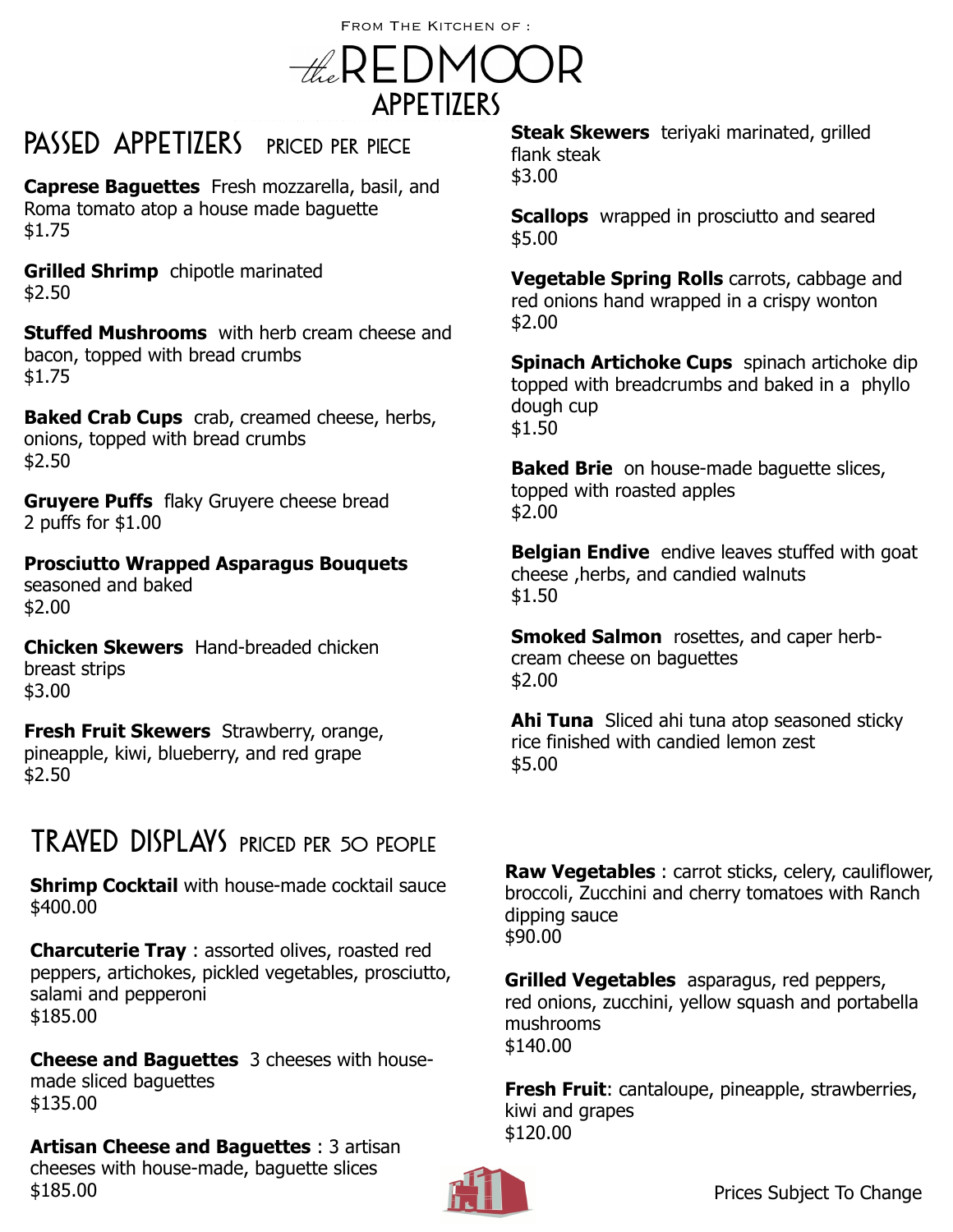FROM THE KITCHEN OF :

# $-\#$ REDMOC

## On-Set Buffet

Please choose one salad, two entrees and two sides for **\$27.50/person**

#### SALADS (choose one)

**House Salad** : mixed greens, cherry tomatoes, red onions, and mozzarella (balsamic vinaigrette, garlic parmesan vinaigrette, or ranch)

**Caesar Salad** : fresh romaine lettuce, house-made Caesar dressing, fresh shaved parmesan-reggiano, and croutons

House-made bread and whipped butter provided on each table

**ENTREES** (choose two)

**Chicken Marsala** : herb-marinated, grilled chicken breast topped with house-made Marsala wine mushroom sauce

**Rosemary Chicken** :seasoned, pan-seared, herb-marinated chicken breast topped with white wine rosemary jus

**Roast Beef** : top round slow-roasted to desired temperature and served in beef jus with horseradish mayonnaise

**Roast Pork** : whole pork loin slow roasted with hoisin teriyaki glaze

**Italian Lasagna** : blend of beef and Italian sausage, seasoned ricotta cheese, parmesan cheese, mozzarella cheese and house-made tomato sauce

**Vegetarian Lasagna** : roasted vegetables, seasoned ricotta cheese, parmesan cheese, mozzarella cheese and house-made tomato sauce

SIDES (choose two)

**Roasted Potatoes** : tossed with fresh herbs and garlic oil and oven-roasted

**Garlic or Horseradish Mashed Potatoes** : whipped with fresh cream and butter and your choice of fresh horseradish or roasted garlic

**Mixed Vegetables** : asparagus, green beans, carrots, red peppers, and onions

**Roasted Vegetables** : zucchini, yellow squash, red peppers and onions

20% service charge and 7.8% tax added to total

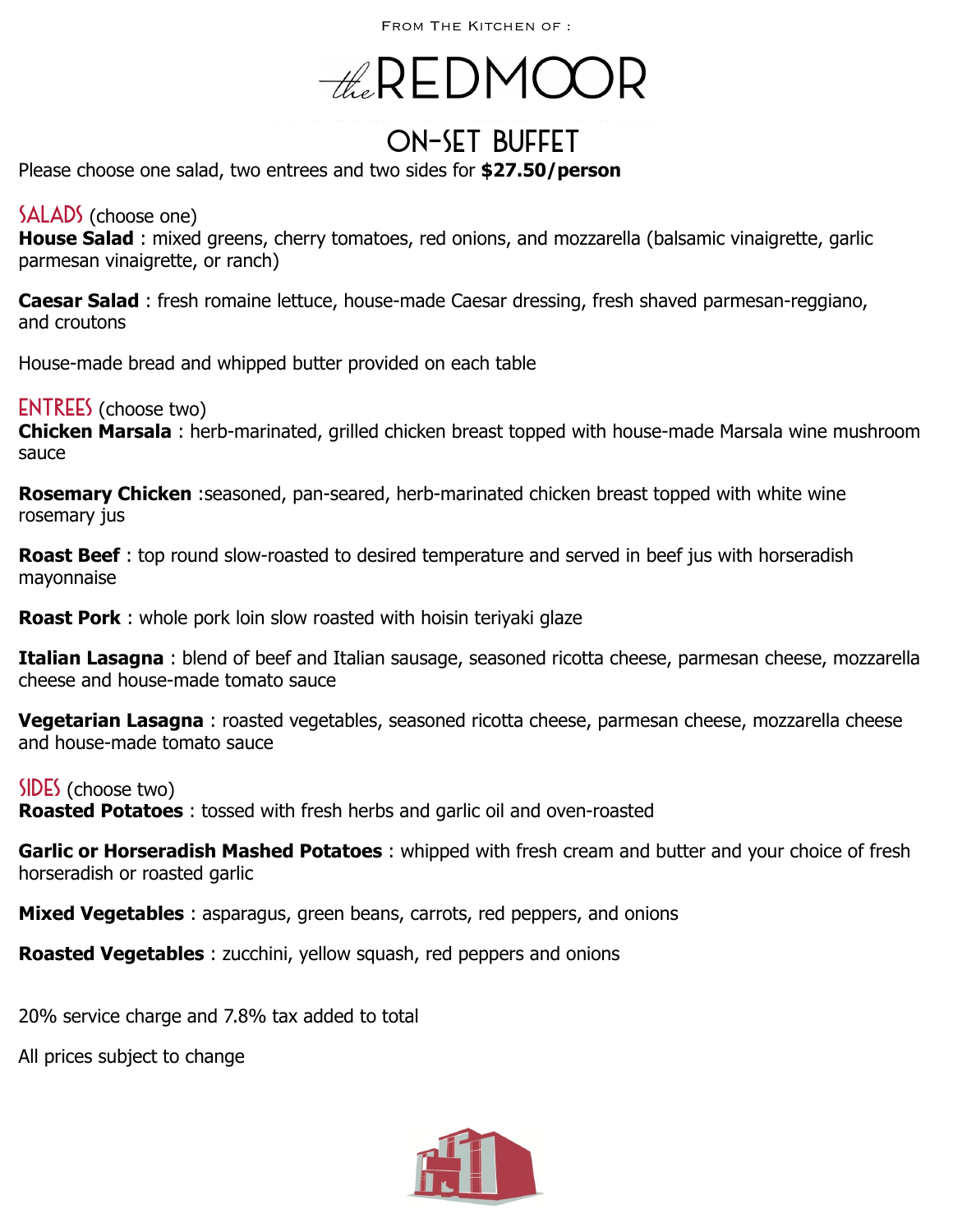FROM THE KITCHEN OF :

# $-\#$ REDMOC

## Premiere Buffet

Please choose one salad, two entrees and two sides for **\$32.50/person** 

#### SALADS (choose one)

**House Salad** : mixed greens, cherry tomatoes, red onions, and mozzarella (balsamic vinaigrette, raspberry vinaigrette, basil vinaigrette, ginger lemon vinaigrette, garlic parmesan vinaigrette, or ranch)

**Caesar Salad** : fresh romaine lettuce, house made Caesar dressing, fresh shaved parmesan-reggiano, croutons

**Greek Salad** : mixed greens, peperoncinis, tomatoes, kalamata olives, cucumbers, onions, oregano, feta cheese, and house-made Greek dressing

**Green Apple Salad** : mixed greens, green apple, red onion, feta cheese and apple cider vinaigrette

House-made bread and whipped butter provided on each table

#### **ENTREES** (choose two)

**Chicken Marsala** : herb-marinated, grilled chicken breast topped with house-made Marsala wine mushroom sauce

**Rosemary Chicken** :seasoned, pan-seared, herb-marinated chicken breast topped with white wine rosemary jus

**Chicken Cordon Bleu** : chicken breast sliced and hand-rolled with prosciutto and lightly breaded served with housemade Gruyere cheese sauce

**Pork Tenderloin**: marinated, grilled, and basted with hoisin teriyaki glaze

**Roasted Ribeye** : whole ribeye slow-roasted to desired temperature served in beef jus served with horseradish mayonnaise

**Beef Tenderloin** : whole tenderloin grilled to desired temperature served in beef jus

**Roasted New York Strip**: whole strip loin roasted to desired temperature and served in beef jus

#### $SIDES$  (choose two)

**Roasted Potatoes** :tossed with fresh herbs and garlic oil and oven-roasted

**Garlic or Horseradish Mashed Potatoes** : whipped with fresh cream, butter and your choice of fresh horseradish or roasted garlic

**Mixed Vegetables** : asparagus, green beans, carrots, red peppers, and onions

**Roasted Vegetables** : zucchini, yellow squash, red peppers and onions

**Green Bean Almandine** : fresh beans baked with almonds and parmesan

**Signature Creamy Red Potatoes** : seasoned chunky red potatoes, bacon and leeks

**Grilled Asparagus** : seasoned and flame grilled

20% service charge and 7.8% tax added to total

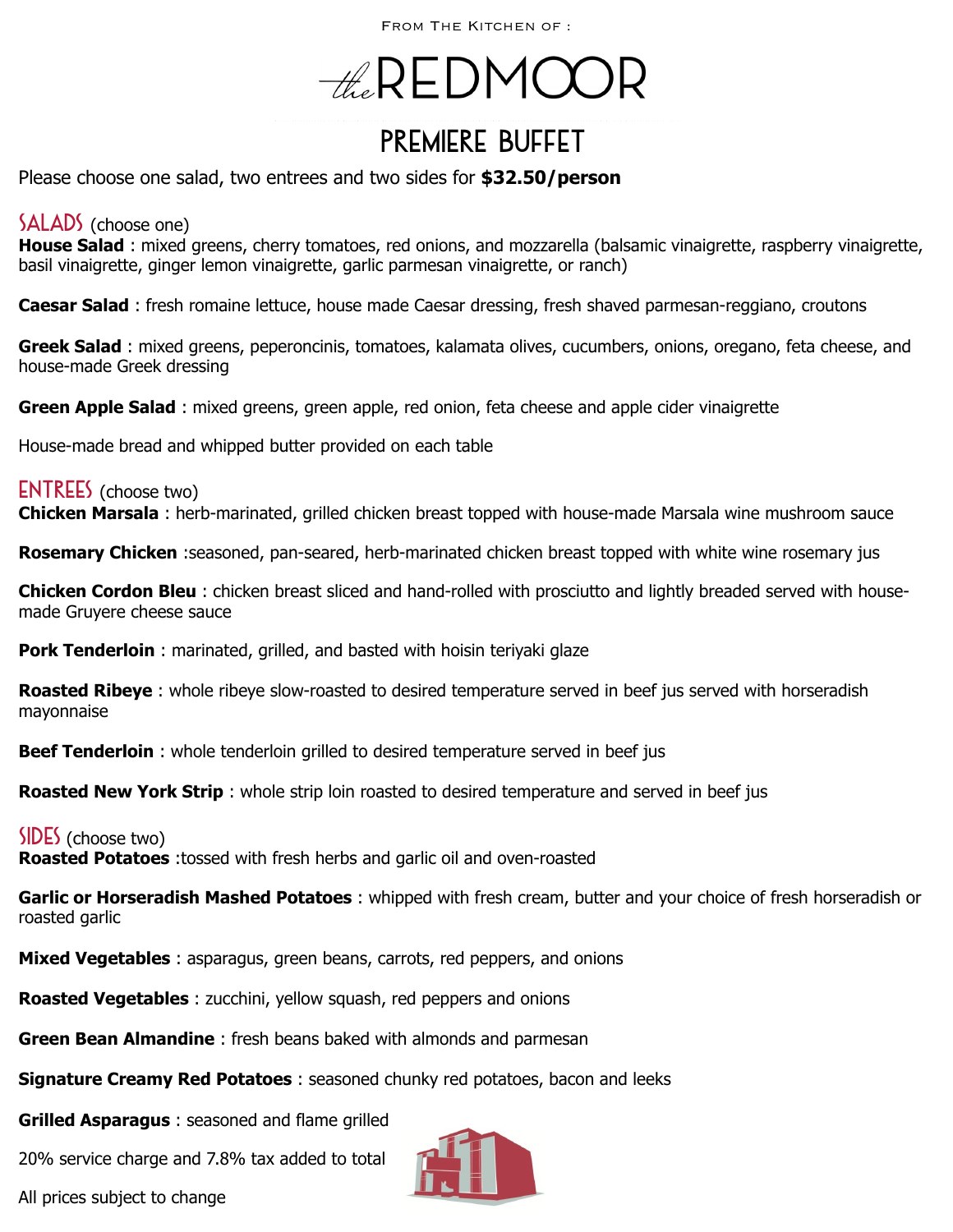## $-\#$ REDMOC FEATURED DUFTS

#### SALADS (choose one)

**House Salad** : mixed greens, cherry tomatoes, red onions, and mozzarella (balsamic vinaigrette, raspberry vinaigrette, basil vinaigrette, garlic parmesan vinaigrette, ginger lemon vinaigrette or ranch)

**Caesar Salad** : fresh romaine lettuce, house made Caesar dressing, fresh shaved parmesan-reggiano, croutons

**Green Apple Salad** : mixed greens, green apple, red onion, feta cheese and apple cider vinaigrette

Basket of house-made bread and whipped butter on each table

### Chicken & Beef Duet **\$35.00**

- 4oz Filet, cooked to your desired temperature, topped with a house-made red wine reduction
- 4oz Herb-seasoned chicken breast topped with your choice of house made marsala mushroom sauce or house-made white wine rosemary jus
- Herb-roasted Yukon potatoes
- Bouquet of fresh vegetables

### Surf & Turf Duet **\$37.50**

- 4oz Filet, cooked to your desired temperature, topped with a house-made red wine reduction
- 5oz Pan-seared salmon topped with dill herb butter
- Herb-roasted Yukon potatoes
- Bouquet of fresh vegetables

20% service charge and 7.8% tax added to total